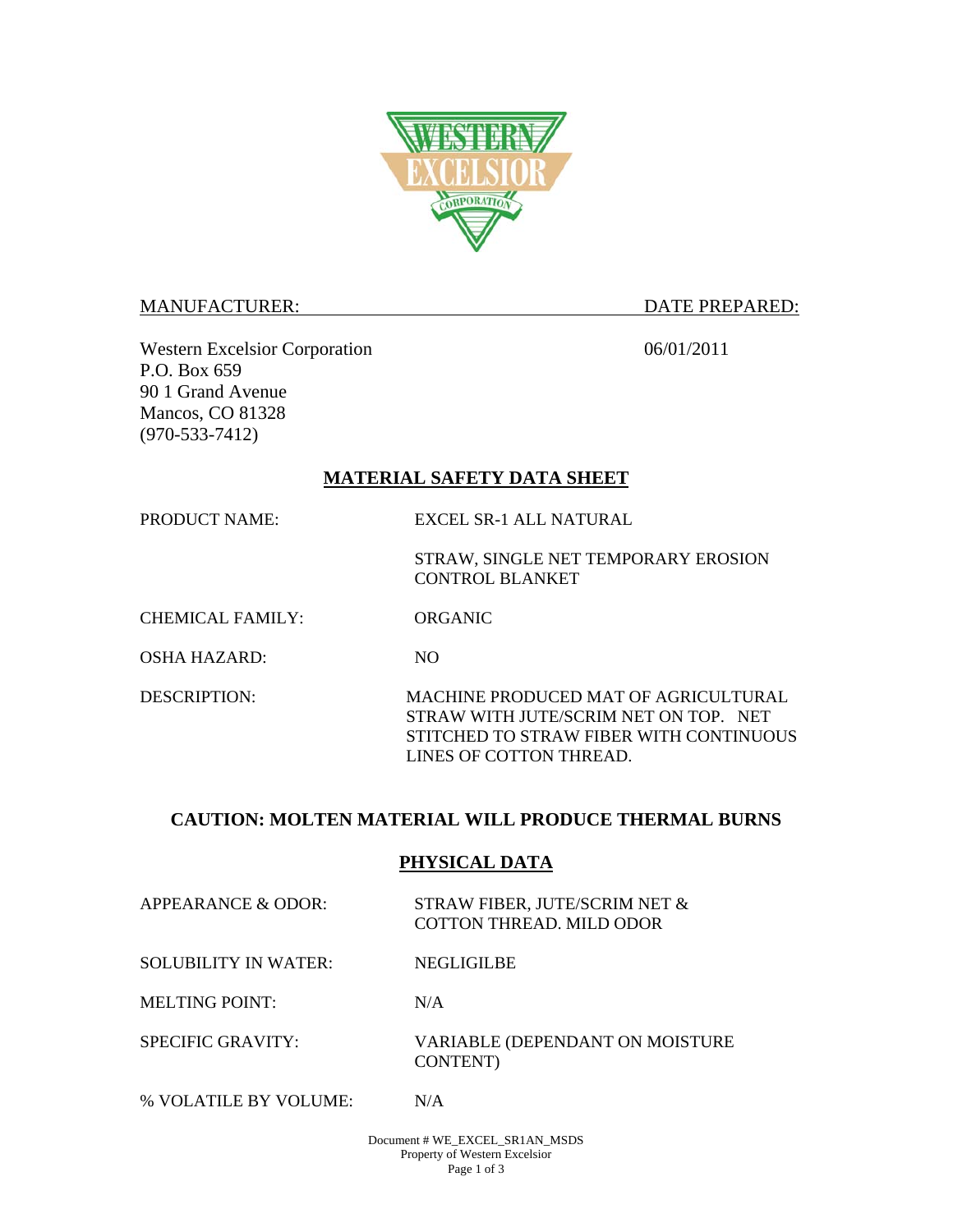**PH:** 5

# **FIRE AND EXPLOSION DATA**

| <b>FLASH POINT:</b>                                   | $>600$ DEGREES F                                                                                    |
|-------------------------------------------------------|-----------------------------------------------------------------------------------------------------|
| <b>AUTOIGNITION</b><br><b>TEMPERATURE:</b>            | $>400$ - 500 DEGREES F                                                                              |
| <b>EXPLOSIVE LIMITS IN AIR:</b>                       | N/A                                                                                                 |
| <b>EXTINGUISHING MEDIA:</b>                           | WATER SPRAY, DRY CHEMICAL                                                                           |
| <b>SPECIAL FIRE FIGHTING</b><br><b>PROCEDURES:</b>    | SPRAY WITH WATER. WEAR SCBA AND<br>PROTECTIVE CLOTHING TO PREVENT<br><b>CONTACT WITH SKIN</b>       |
| UNUSUAL FIRE &<br><b>EXPLOSION HAZARDS:</b>           | STRONG TO SEVERE (if blanket comes in<br>contact with ignition source)                              |
| <b>REACTIVITY DATA</b>                                |                                                                                                     |
| <b>STABILITY:</b>                                     | <b>STABLE</b>                                                                                       |
| <b>INCOMPATIBILITY:</b>                               | AVOID CONTACT WITH OXIDIZING AGENTS,<br>DRYING OILS, FLAME, TEMPERATLTRES OVER<br>400 DEGREES F     |
| POLYMERIZATION:                                       | WILL NOT OCCUR                                                                                      |
| <b>HAZARDOUS</b><br><b>DECOMPOSITION</b><br>PRODUCTS: | <b>COMBUSTION WILL PRODUCE CARBON</b><br>DIOXIDE, CARBON MONOXIDE, ALDEHYDES,<br>& INORGANIC ACIDS. |
| <b>HEALTH HAZARDS</b>                                 |                                                                                                     |
| <b>EXPOSURE LIMITS:</b>                               | N/A                                                                                                 |
| <b>EYE CONTACT:</b>                                   | NO SPECIFIC HAZARD                                                                                  |

SKIN CONTACT: NO SPECIFIC HAZARD

INGESTION: LOW HAZARD

Document # WE\_EXCEL\_SR1AN\_MSDS Property of Western Excelsior Page 2 of 3